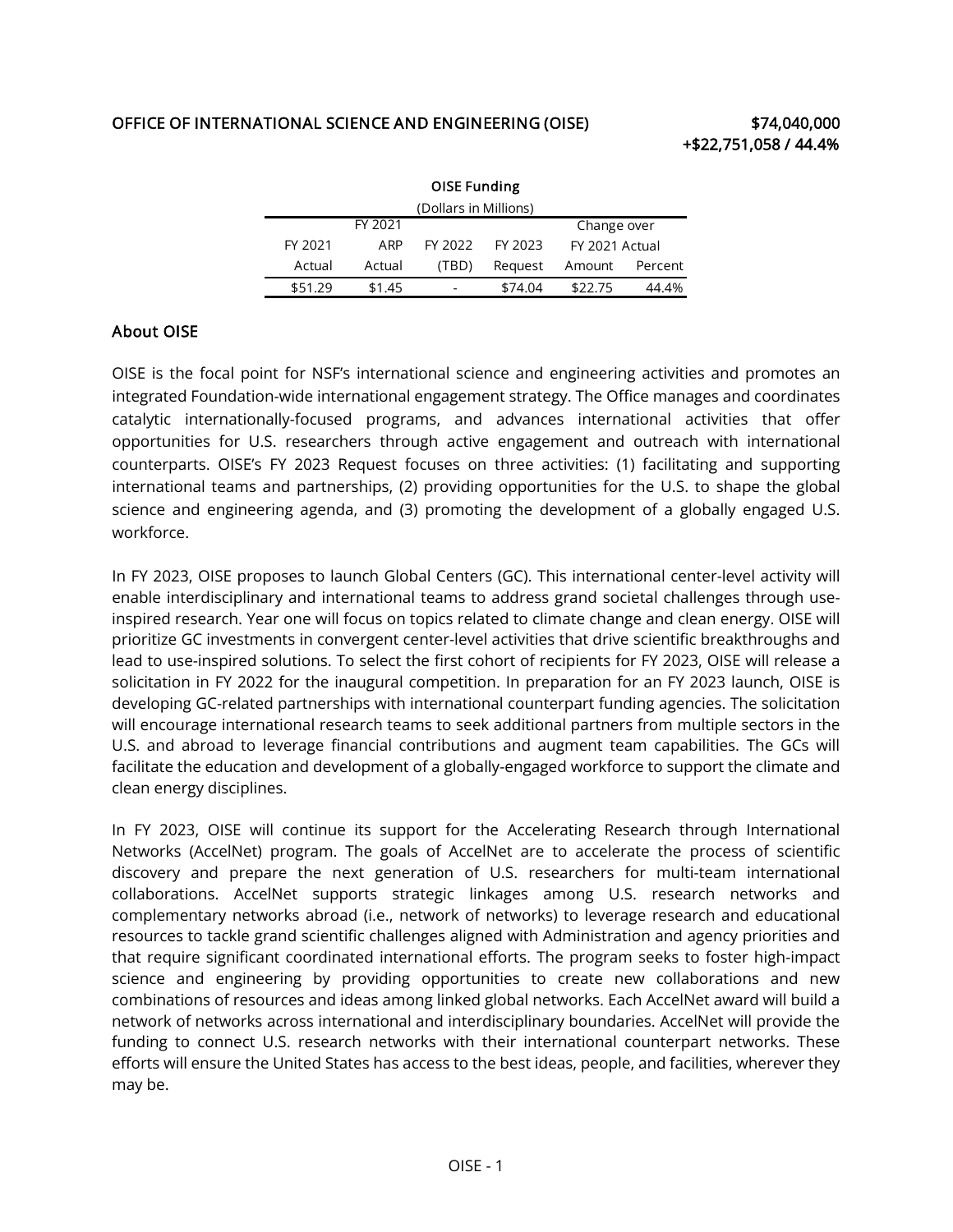In FY 2023, OISE will continue to provide opportunities for U.S. STEM undergraduate and graduate students to participate in international research through the International Research Experiences for Students (IRES) program. The long-term goal of IRES is to enhance U.S. leadership by developing the next generation of STEM leaders. IRES supports the development of a diverse, globally-engaged U.S. research in all disciplines funded by NSF. In FY 2023, IRES will include two tracks: science and engineering workforce and the active engagement of U.S. students in international

- graduate students at international labs and research sites under the mentorship of host country • Track I supports international research experiences for cohorts of U.S. undergraduate and scientists; and
- • Track II supports advanced studies institutes that engage U.S. graduate students in active learning at the frontiers of knowledge with leading international experts.

 In FY 2023, OISE will continue to execute MULTIPlying Impact Leveraging International Expertise in Research (MULTIPLIER) missions, pending COVID-19 pandemic restrictions, with emphasis placed on Administration and agency priorities. These missions transitioned to virtual engagements in FY 2021 researchers outside of the United States are making significant advances and where collaborations expands NSF's commitment to international outreach by: because of the pandemic. MULTIPLIER missions focus on fields of science and engineering where have the potential to benefit American prosperity, security, health, and well-being. MULTIPLIER

- Identifying emerging scientific research areas worldwide through a collaborative analytical approach;
- international capabilities and develop scientific connections that may benefit the United States; • Providing subject matter experts and NSF international specialists an opportunity to assess
- • Organizing short-term missions for information gathering, ground truthing, and network building; and
- Preparing analysis on country and discipline specific insights, as well as reports and presentations.

 The Global Venture Fund (GVF) resources new awards and supplements that include international collaborations, as well as projects which broaden participation by lowering barriers to international research. GVF funding augments programs resourced by the Research and Education Directorates. In international connections not otherwise possible for U.S. researchers and students. FY 2023, OISE will continue its support for collaborative research that will enable innovative

 community awareness and interest in OISE programs in preparation for the planned FY 2023 GC launch. Thus, this PIRE competition invited interdisciplinary, use-inspired research proposals related to climate change and/or clean energy at the Principal Investigator level. In FY 2022, OISE launched its final Partnerships for International Research and Education (PIRE) program solicitation. This PIRE competition was aimed at building team capacity and research

In FY 2023, OISE will contribute to the following NSF cross-foundational activities.

- • OISE will continue its support for Advanced Manufacturing at a level up to \$500,000 to increase knowledge in emerging areas to enable a new generation of manufacturing industries that do not exist today, that are compatible with human needs, that make U.S. manufacturing competitive far into the future, and that builds in resilience to global disruptions for the Nation's manufacturing infrastructure.
- • OISE will continue to fund NNA at a level up to \$500,000. OISE's funds will support research that builds on and extends existing observing networks and scientific knowledge as well as logistics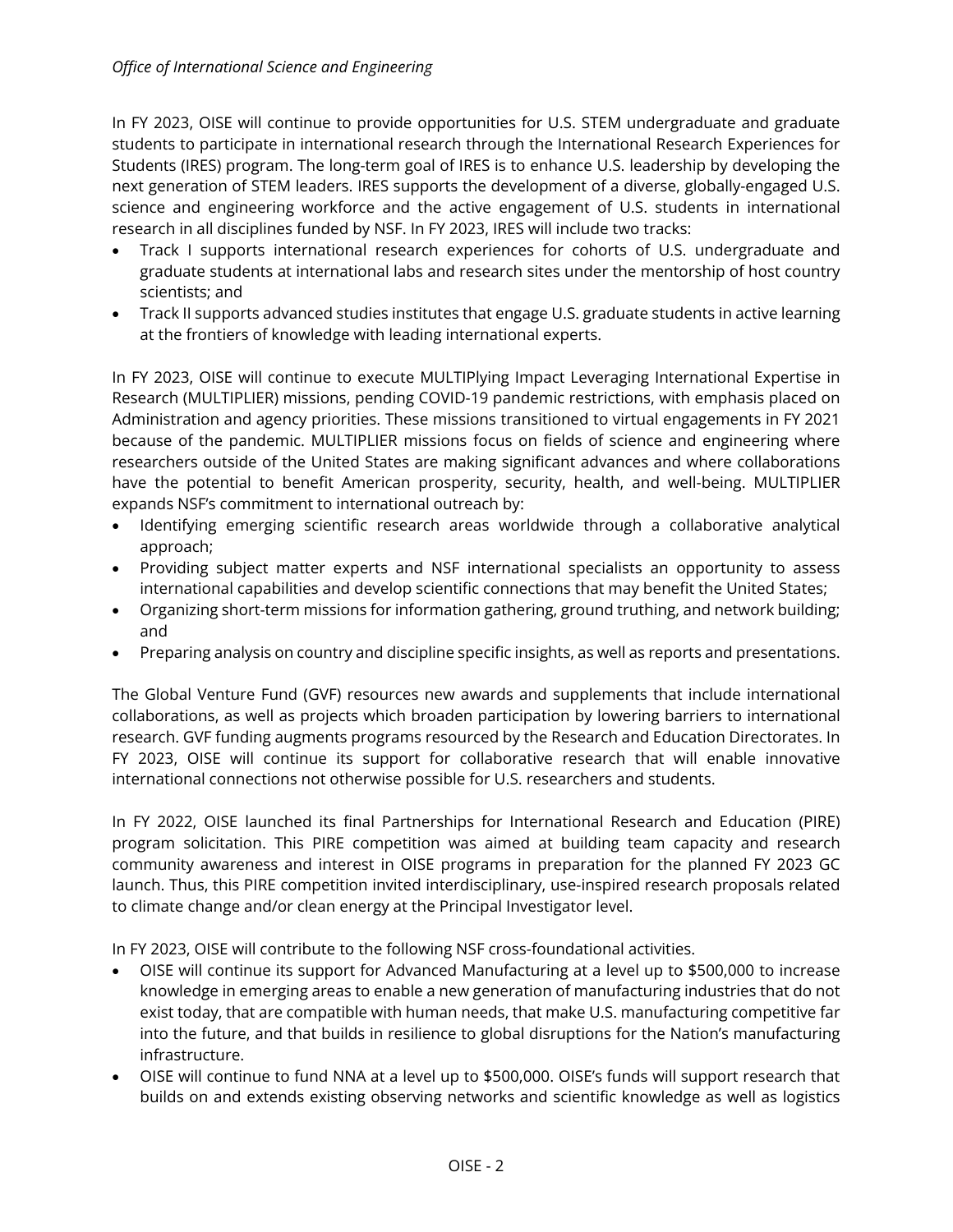expertise to address the convergent scientific challenges in the changing Arctic. Interagency, state government, and international partnerships will be further developed to achieve pan-Arctic and Arctic-global perspectives.

 • OISE will continue its investment of \$1.0 million in QIS to promote international cooperation. QIS will continue to build upon and extend the existing knowledge of the quantum world, fostering These advances will unleash the potential of the Nation's quantum-based scientific enterprise, economy, and propel the Nation forward as a leading developer of quantum technology. breakthroughs in the fundamental understanding of quantum phenomena and enabling the exploitation of these phenomena to disrupt the Nation's science and engineering landscape.

## Funding Profile

| <b>OISE Funding Profile</b>               |           |         |           |  |  |  |
|-------------------------------------------|-----------|---------|-----------|--|--|--|
|                                           | FY 2021   |         |           |  |  |  |
|                                           | Actual    | FY 2022 | FY 2023   |  |  |  |
|                                           | Estimate  | (TBD)   | Estimate  |  |  |  |
| <b>Statistics for Competitive Awards:</b> |           |         |           |  |  |  |
| Number of Proposals                       | 272       |         | 550       |  |  |  |
| Number of New Awards                      | 79        |         | 90        |  |  |  |
| Regular Appropriation                     | 78        |         | 90        |  |  |  |
| ARP                                       | 1         |         |           |  |  |  |
| <b>Funding Rate</b>                       | 29%       |         | 16%       |  |  |  |
| <b>Statistics for Research Grants:</b>    |           |         |           |  |  |  |
| Number of Research Grant Proposals        | 270       |         | 545       |  |  |  |
| Number of Research Grants                 | 77        |         | 85        |  |  |  |
| Regular Appropriation                     | 76        |         | 85        |  |  |  |
| ARP                                       | 1         |         |           |  |  |  |
| <b>Funding Rate</b>                       | 29%       |         | 16%       |  |  |  |
| Median Annualized Award Size              | \$100,000 |         | \$150,000 |  |  |  |
| Average Annualized Award Size             | \$147,525 |         | \$200,000 |  |  |  |
| Average Award Duration, in years          | 2.9       |         | 3.0       |  |  |  |

 In FY 2023, the number of research grant proposals is expected to increase by approximately 275 compared to the FY 2021 Actual, due to the launch of Global Centers. Average annual award size and duration as well as funding rate are not expected to materially fluctuate from the FY 2021 Actual and FY 2022 Request.